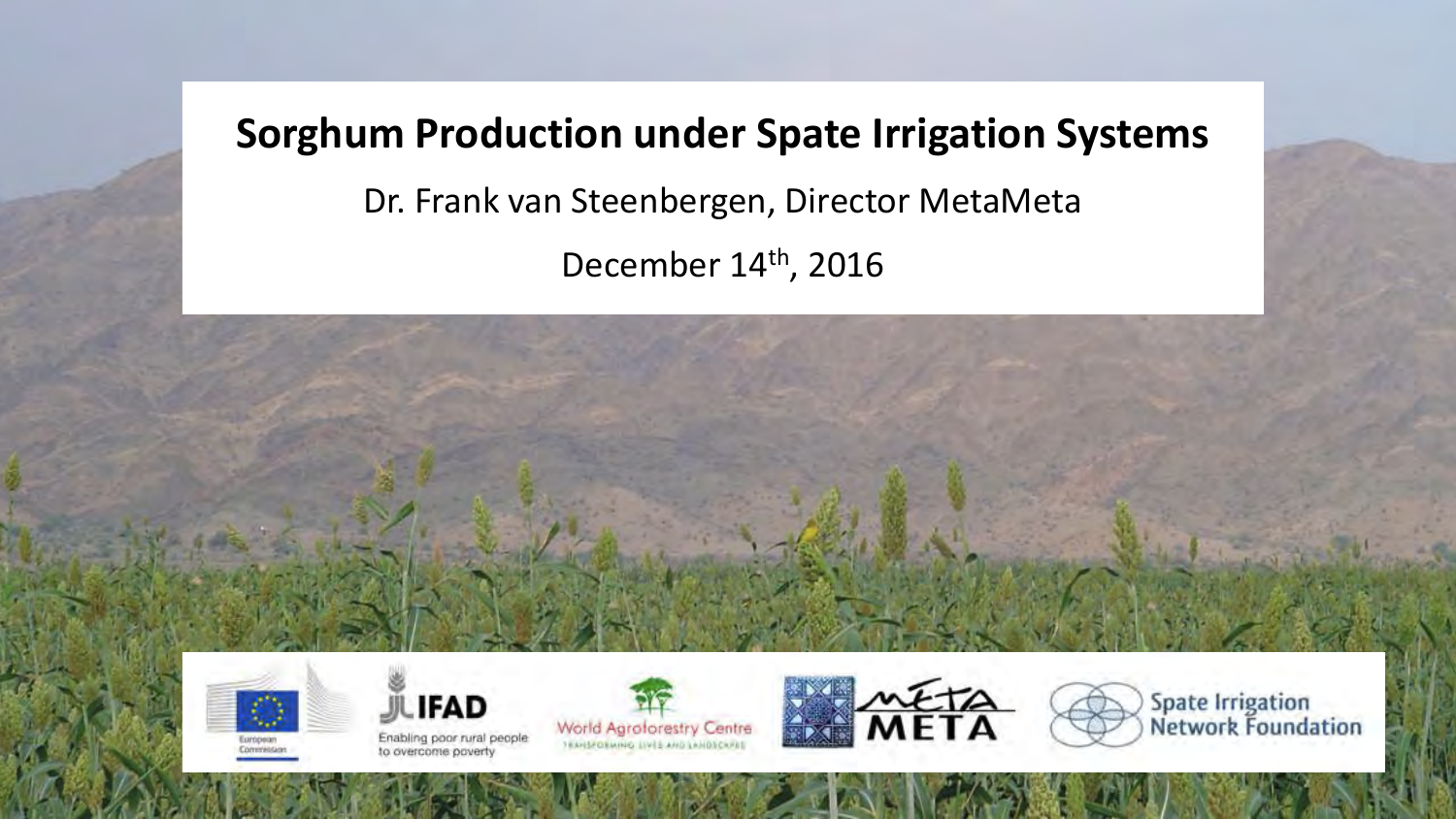- Sorghum is fifth most important cereal globally and feeds around 500 million people;
- Particularly important for rural communities in arid regions, and is one of the main crops cultivated under spate irrigation;
- It grows on a large range of soil types. It is drought and heat tolerant and more efficient in water and nutrient use than other crops.

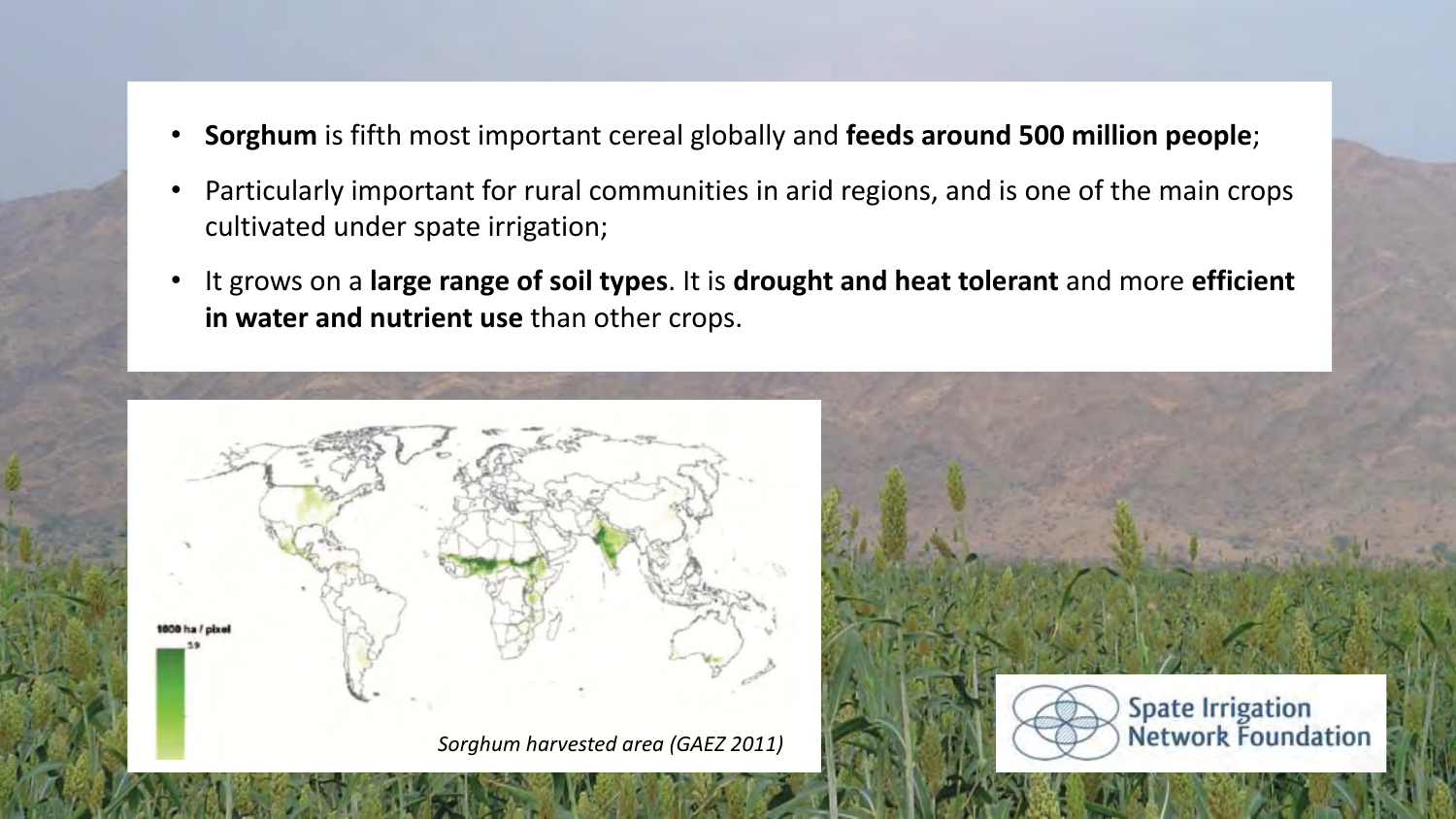- Sorghum has many different uses:
	- **Household consumption**: boiled like rice and used to make porridge and bread. Also, sorghum yields sugar, syrup and even biofuel;
	- Livestock consumption: sorghum produces larger amounts of fodder than other grains;
	- **Construction material**: the stems are used for building, fencing and weaving;
	- **Windbreaks**: living plants are used as windbreaks and to cover other crops.

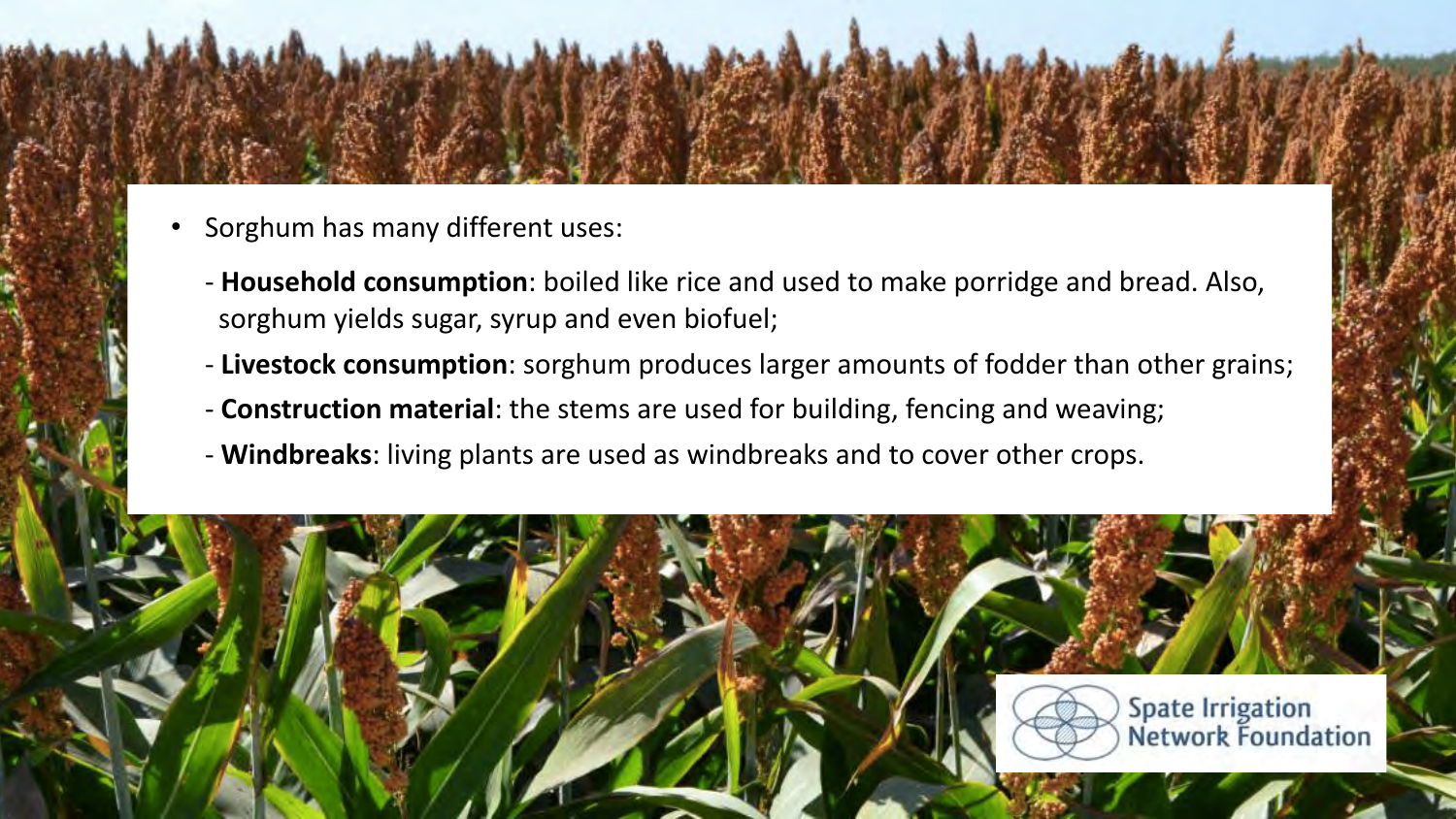- Important feature is that sorghum can be grown as a **ratoon crop**.
- Ratooning is to cut the stem at ground level after the first planted crop reaches **maturity**. The plant regenerates and a second harvest of the crop is possible. If enough moisture is available, sorghum can be ratooned for another two months.
- Ratooning provides a high return on investment. Unlike new seedlings, a ratoon crop can **extract remaining moisture** that is located deep in the soil profile.
- As land does not require preparation or sowing, ratooning saves on material and labour.

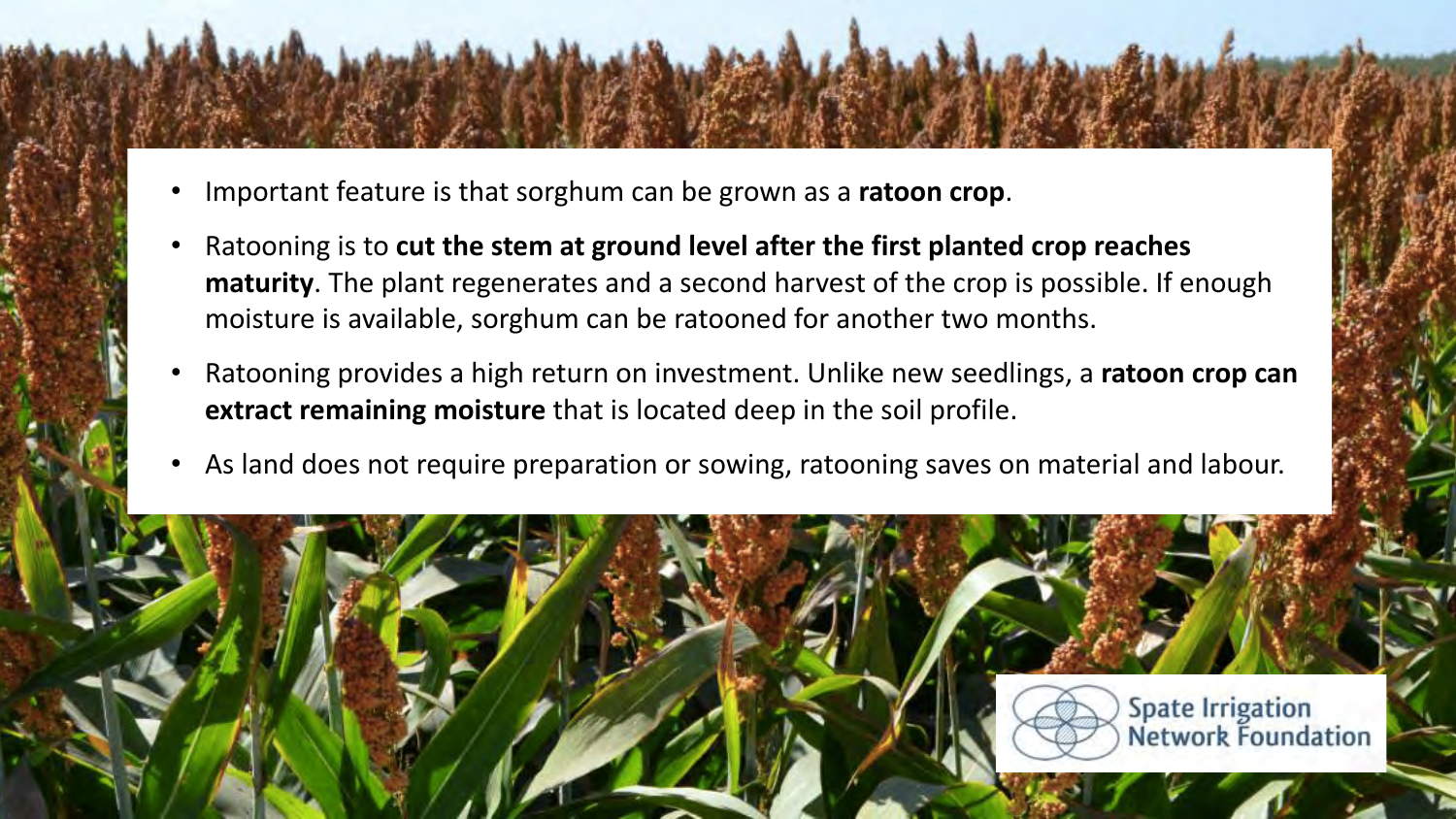- **Farmers' criteria to choose sorghum varieties** includes a number of parameters:
	- a) germination rate,
	- b) vulnerability to pest and diseases,
	- c) vulnerability to water stress,
	- d) uniformity in emergence,
	- e) uniformity in size,
	- f) panicle size and yield,
	- g) thickness of stalk,
	- h) palatability of stalk,
	- i) colour,
	- j) ease of grinding the grains with a stone.





*Differences in panicle size and yield between varieties*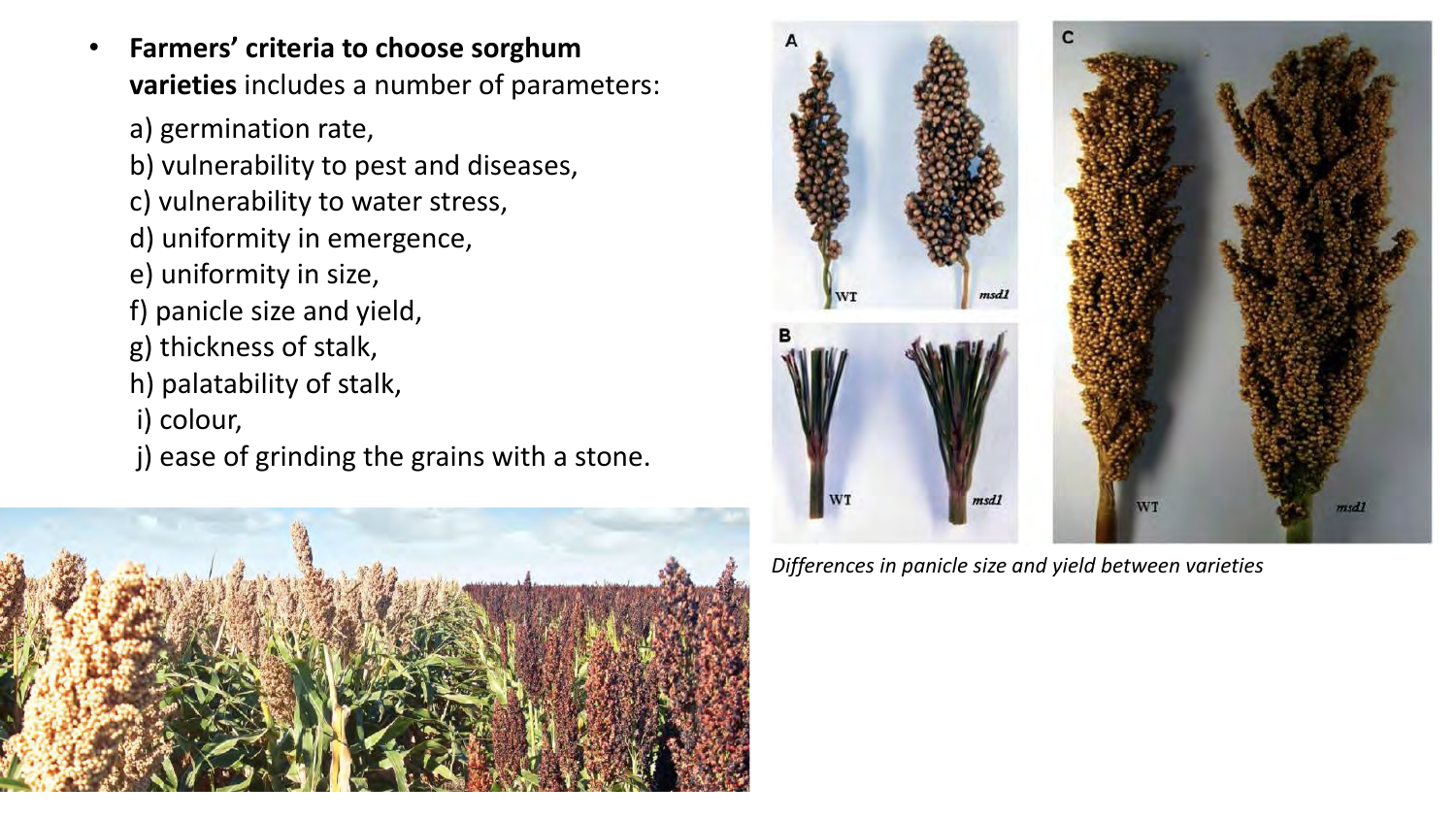

| <b>Country</b> | Sorghum usage                       | Yield (kg/ha)                                                                     |  |
|----------------|-------------------------------------|-----------------------------------------------------------------------------------|--|
| Ethiopia       | Sorghum (grain)                     | 1000-1500 (Steduto et al. 2012)                                                   |  |
| Eritrea        | Sorghum (grain)                     | 800-3750 (Van Steenbergen et al. 2010)                                            |  |
| Pakistan       | Sorghum (grain)<br>Sorghum (fodder) | 360-550 (Van Steenbergen et al. 2010)<br>1500-4800 (Van Steenbergen et al. 2010)  |  |
| Sudan          | Sorghum (grain)                     | 600 (Steduto et al. 2012)                                                         |  |
| Yemen          | Sorghum (grain)<br>Sorghum (fodder) | 600-3500 (Van Steenbergen et al. 2010)<br>810-11500 (Van Steenbergen et al. 2010) |  |

- In the past 15 years, cultivating sorghum is becoming popular in countries like Ethiopia.
- There, sorghum is the third most important crop after teff and maize in area, and second in total production next to maize.
- It covers 20% of the area allocated to cereals.





**Spate Irrigation**<br>Network Foundation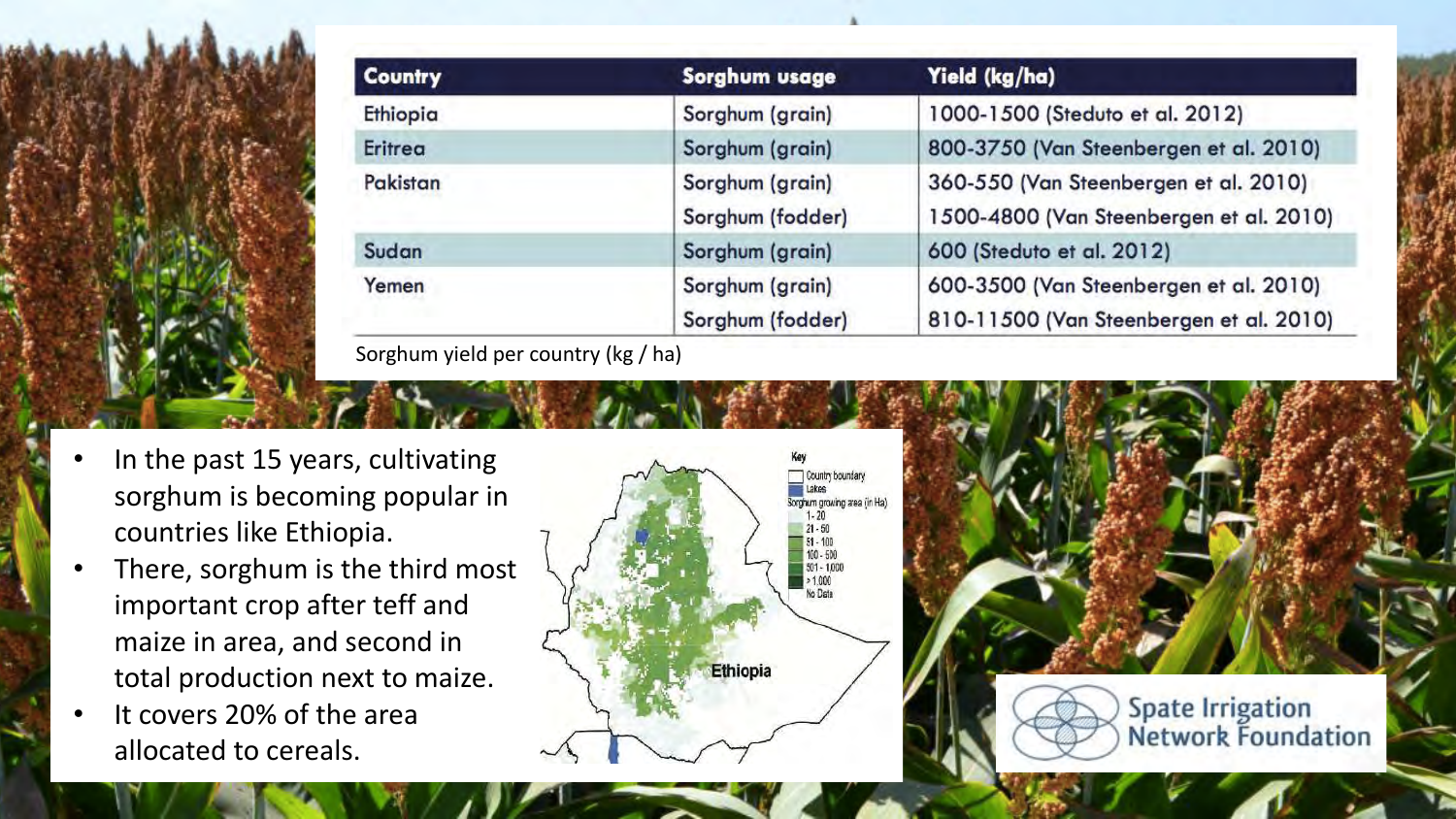## **Sorghum in Ethiopia**

- Sowing in rows and broadcasting are the two common planting methods for sorghum. Seeding depth is 3-4 cm deep. When sowing in rows, the row-to-row spacing ranges between 60-75 cm. In Ethiopia, tied ridges are used extensively, which help contain soil moisture.
- Seed rate is 9-10 kg / ha and if sowing is done by broadcasting, a higher rate of 15-20 kg / ha is used. However, when sorghum is broadcasted, it is difficult to do weeding and inter-cropping.
- Ethiopian farmers choose varieties depending on weather conditions. When early signs are good and rainfall already begins in June, farmers opt for the long duration variety of sorghum, while they can still grow the short duration variety as second crop. In times of shortage, farmers make exclusive use of their short duration varieties and shift the planting period to September.
- The growth period of sorghum depends on altitude.

| Altitude (m)                 | <b>Growing period</b> | <b>Sowing date</b> | Yield range (Qt/ha) |  |
|------------------------------|-----------------------|--------------------|---------------------|--|
| High (1900-2700 masl)        | 175-240 days          | 15 april - 10 may  | $30 - 50$           |  |
| Mid (1600-1900 masl)         | 150-180 days          | $1 - 15$ may       | $25 - 40$           |  |
| Low $($ $1600 \text{ mas}$ ) | 90-130 days           | $1 - 15$ june      | $20 - 40$           |  |





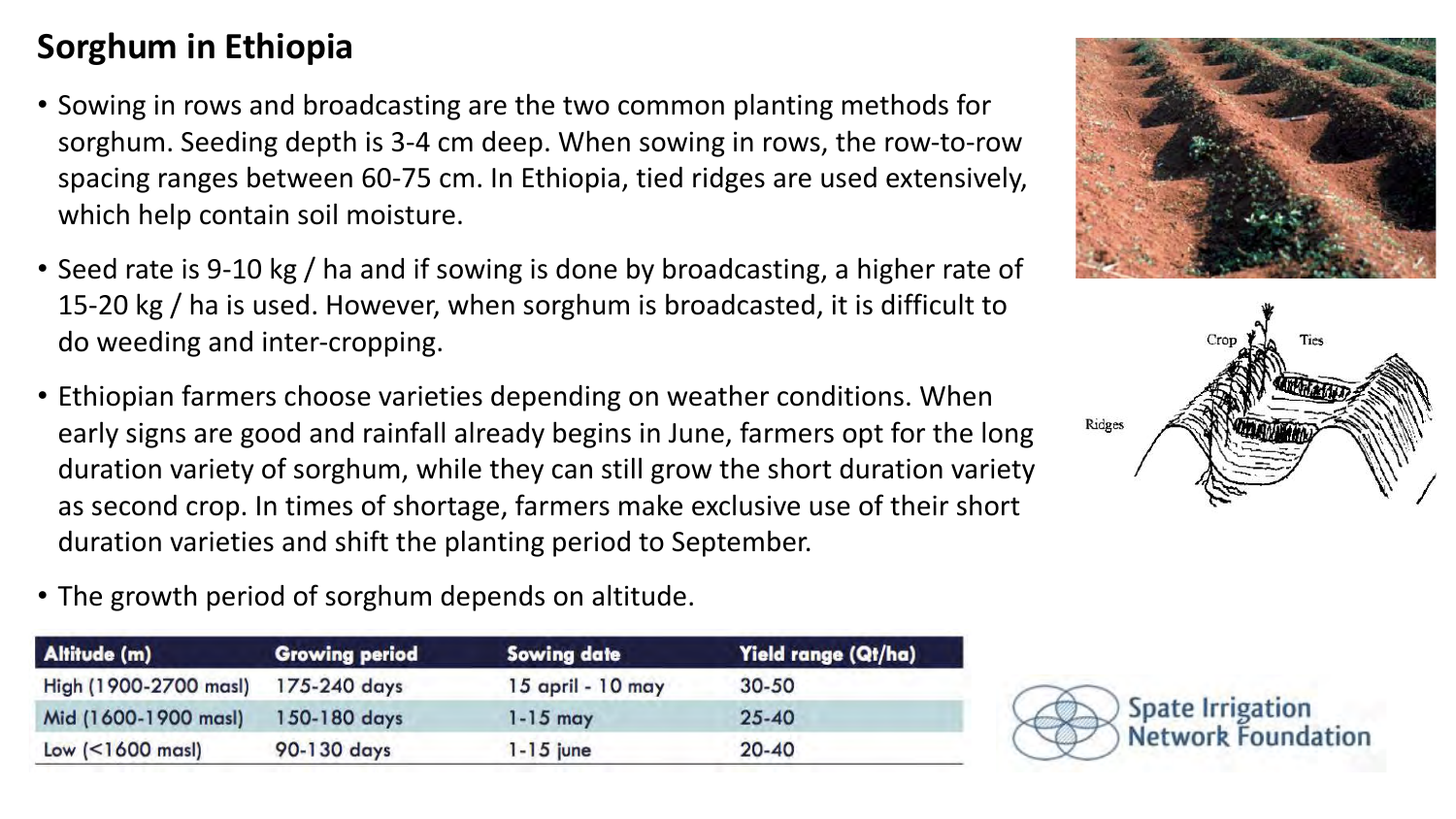### **Sorghum in Pakistan**

- Sorghum is locally called *jawar* in most spate-irrigated lowland areas, and is mostly used as fodder;
- Two varieties of sorghum are cultivated: *ratuk* (redcoloured grain) and *chotiali* (white-coloured grain);
- *Chotiali* is more drought resistant and stronger than *ratuk*.
- Sorghum is normally planted after flood irrigation in June-August and harvested in November-December. One flood before sowing is often enough for sorghum to grow.
- Seed application ratio is 40-50 kg per acre. Some farmers apply more to get green fodder when the plants are 1 meter above ground. Green fodder is taken by thinning the weak plants after the first growing period;
- In warm and moist soils it takes 3-5 days for sorghum seed to emerge, but it may take up to 10 days if the soil temperature is cool.



**Threshing sorghum, Pakistan** 



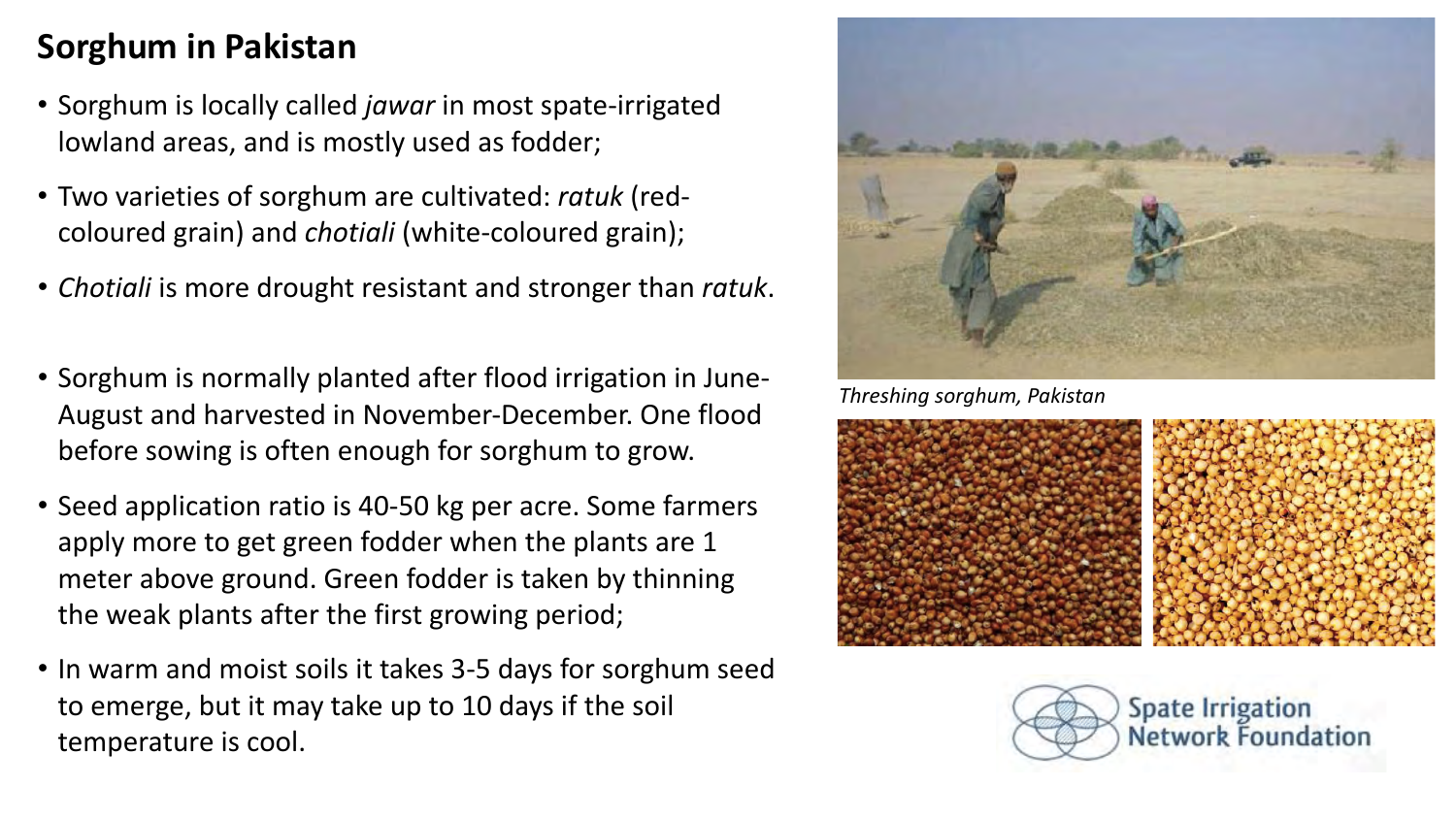- Many farmers **keep a portion of the previous harvest** to be used as seed in the following season. So, the same variety is under cultivation in many areas for centuries.
- Sorghum has **many varieties**. In the last 40 years, institutes under the National Agricultural Research System (NARS) of Pakistan have developed sorghum varieties.

| <b>Variety</b> | <b>Researchers</b>              | Year                                                            | <b>Characteristics</b>                                              |  |
|----------------|---------------------------------|-----------------------------------------------------------------|---------------------------------------------------------------------|--|
| <b>DS-75</b>   | ARI, DI-Khan                    | 1975                                                            | <b>Short Season</b>                                                 |  |
| Pak SS-2       | <b>MMRI, Yousafwala</b>         | 1976                                                            | Fullseason, dual purpose, stay green                                |  |
| Ghiza-3        | ARI-DI-Khan                     | 1981<br>Short season, dual purpose drought tolerant<br>variety  |                                                                     |  |
| <b>DS-97</b>   | ARI, DI-Khan                    | 1997                                                            | Short season, stay green, dual purpose, drought<br>tolerant variety |  |
| <b>YSS-98</b>  | <b>MMRI, Yousafwala</b><br>1999 |                                                                 | Full season, stay green, dual purpose, drought<br>tolerant variety  |  |
| DS-2003        | ARI-DI-Khan                     | 2003<br>Short season, dual purpose, drought tolerant<br>variety |                                                                     |  |
| Johar          | NARC, Islamabad                 | 2006                                                            | Short season, stay green, dual purpose, drought<br>tolerant variety |  |

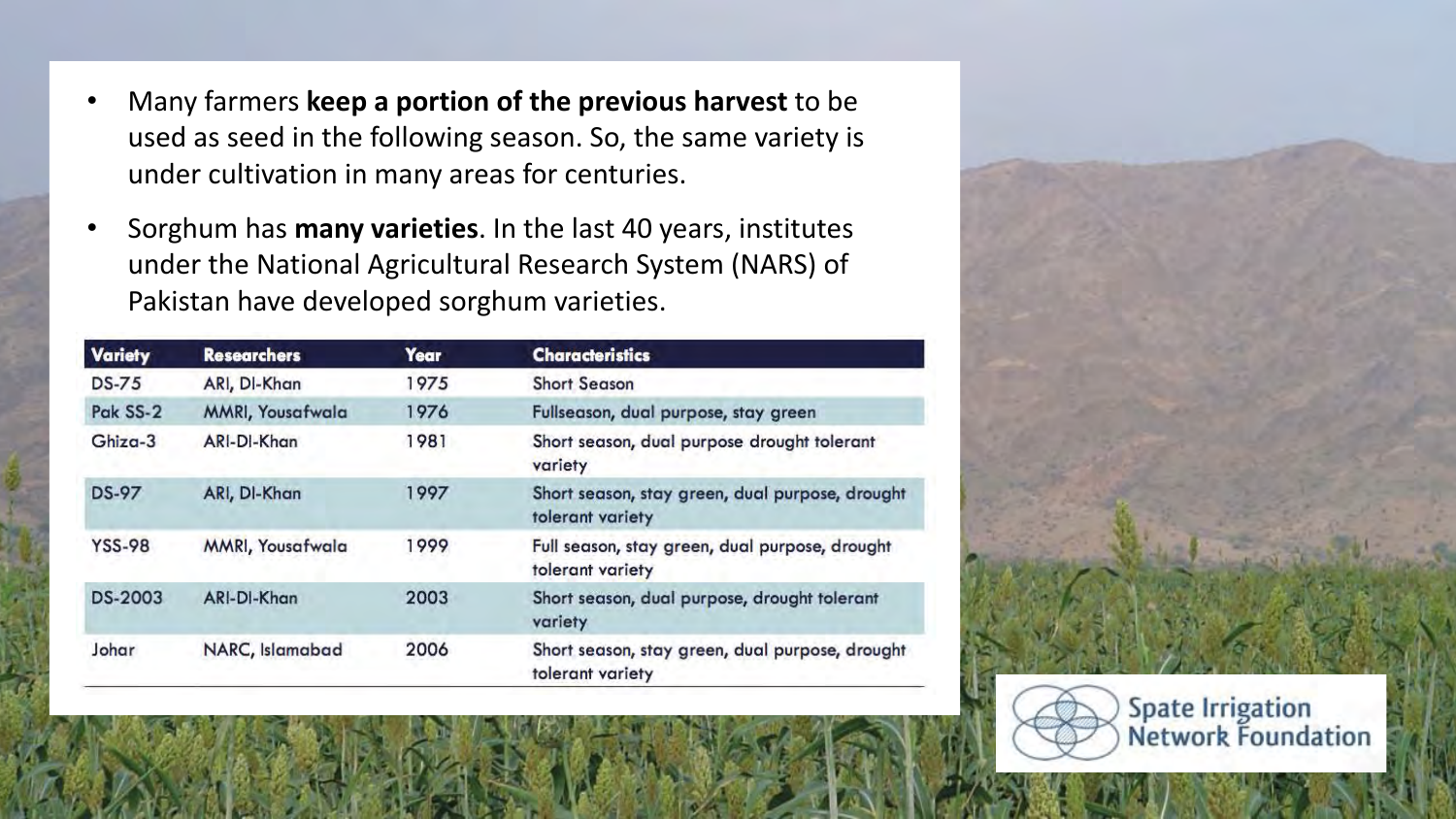

**Drying red sorghum, Eritrea.** 



- After the harvest, the remaining parts of the sorghum are used as dry fodder. The majority of livestock keepers chop the dry sorghum and mix it with green fodder.
- In the Kachi Plains of Baluchistan and Dera Ghazi Khan, the stubble and left over dry leafs are sold to pastoralists who migrate from the highlands to the lowlands in winter, to feed their sheep and goats.

## **Opportunities to improve yields**

- Wide array of **untapped variety** in grain and plant types (red, black and white sorghum), adaptability and productive capacity. This variety does not receive the attention it deserves.
- Intercropping with millet, tetak, guar and mung beans is practiced for additional harvest and to improve nutrient retention capacity of soil.

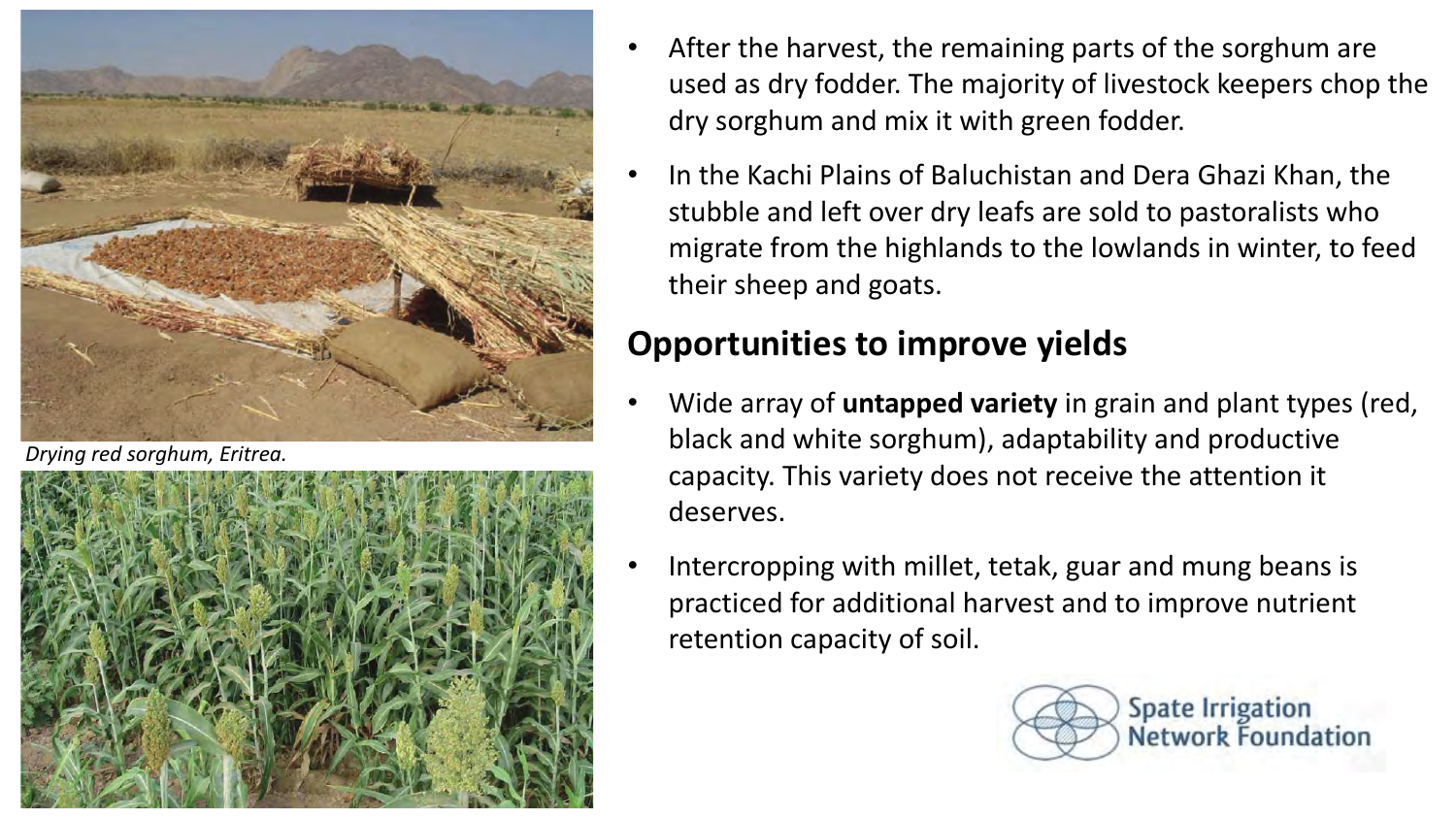#### **Further recommendations**

- Share varieties: many different and outstanding sorghums can be found throughout spate irrigated areas. Most types are only locally known. Exchange of varieties is important way to improve longterm stability of farm production.
- **Improve infrastructure for seed production**: now production is mainly based on traditional seeds. Farmers sometimes demand for improved seeds. Main reason is that viability of sorghum is poor if stored for 2 years or more, and there may be years with insufficient floodwater for cultivation. Need for cooperatives among farmers that can manage seed production.
- Breed better sorghum: crop-breeding objectives for stable yields include raising pest and disease resistance, boosting tolerance to drought, and improving grain quality for storage and processing.
- Apply water conservation techniques: making productive use of water within the command area through improved field water management and moisture conservation in the soil.



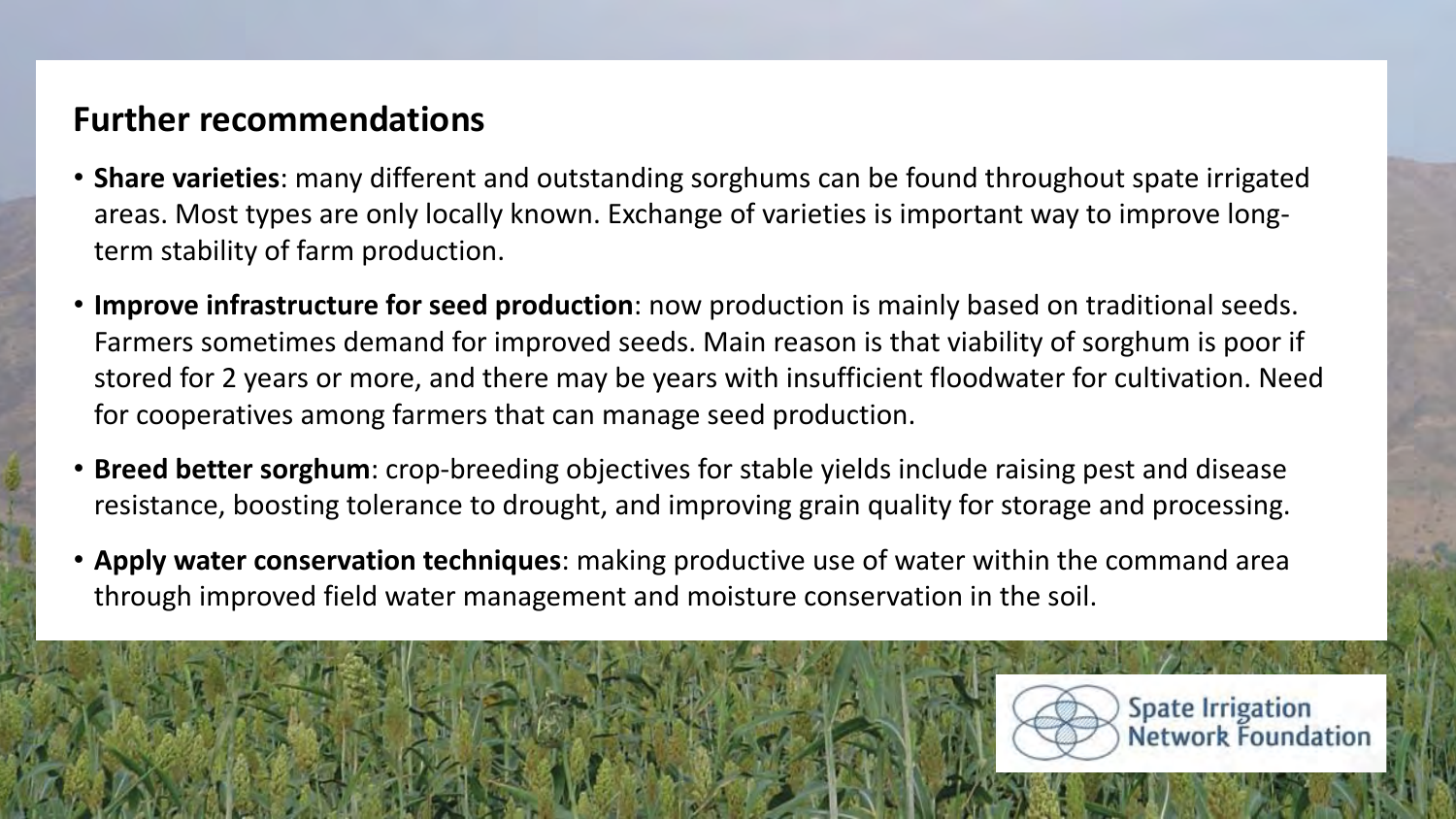

*Mung bean intercropping with sorghum*



- **Introduce improved farming tools**: in spate areas, there is often labour shortage in period when intense labour is required (planting, harvesting and threshing). Labour shortage can be mitigated by introducing improved scythes, etc.
- Improve local grain storage: protection is needed from 1) high temperatures and temperature changes, 2) insects and rodents, 4) domestic animals, and there is a need to 5) control moisture levels.

# **Concluding**

- Sorghum is a **neglected crop**, despite its importance as a food security crop for populations in spate irrigated areas.
- However, sorghum is a **nutritious and tasty crop** and a good alternative to highly water demanding staple crops.
- Sorghum is eminently suitable to harsh semi-arid conditions and relatively fail-proof.